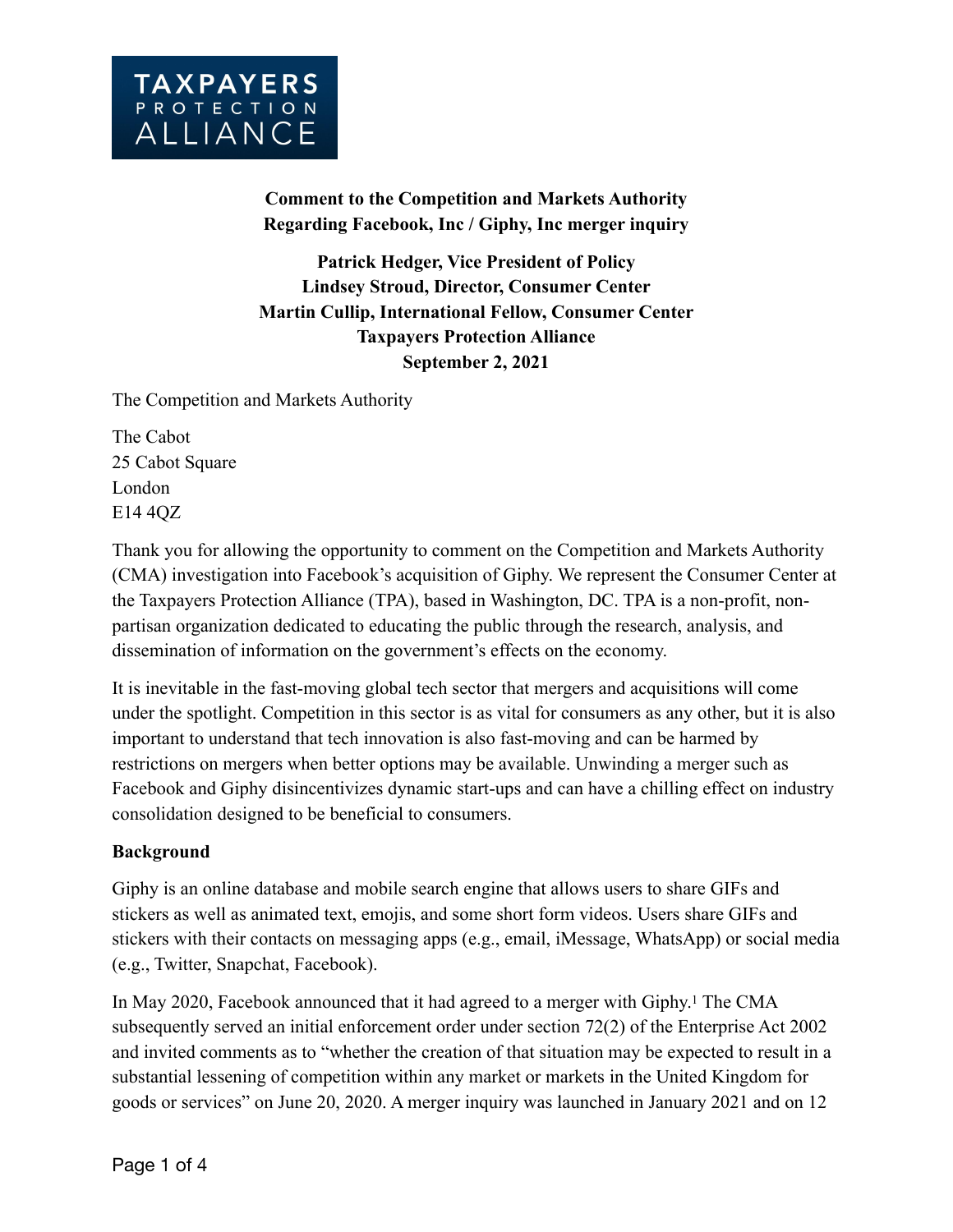

August 2021, The CMA concluded that it had "provisionally found competition concerns as part of its in-depth investigation" into the merger.2

The merger between Facebook and Giphy is a consensual one, both parties agreed to the deal and there has been no consumer objection to it. The CMA unilaterally instigated the investigation based on its own concerns; there is no indication that the authority was acting on the merger being reported by third parties or consumers. This is confirmed by the CMA in its Summary of Third Party Interviews,<sup>3</sup> where it states that "Most third parties did not have particular views on the competitive effects of the Merger".

Facebook also supplied reassurances to address the concerns raised by the CMA prior to the enforcement order.1 Specifically, Facebook stated, "We've used Giphy's API for years, not just in Instagram, but in the Facebook app, Messenger and WhatsApp. Giphy will continue to operate its library (including its global content collection), and we're looking forward to investing further in its technology and relationships with content and API partners. People will still be able to upload GIFs; developers and API partners will continue to have the same access to Giphy's APIs; and Giphy's creative community will still be able to create great content."

## **Is The CMA's Involvement Necessary or Proportionate?**

The investigation in Facebook and Giphy sends a harmful signal that the CMA wishes to block mergers and acquisitions even if there is only a theoretical chance that competition will be harmed in the future. This kind of approach could have serious negative consequences for investment and innovation in the UK. Entrepreneurs who wish to attract investment to continue growing need to show investors that they can be profitable and join the public markets, or that they have a viable path to scale and rapid time to market by way of mergers and acquisitions.

It is a puzzling approach to British interests to send a message that innovative companies and their technologies that could benefit UK consumers and businesses will be excluded — or worse — on spurious grounds. The Giphy investigation is the type of over-enforcement that leads to flight of capital, depresses economic growth, and chills innovation.

Innovators and investors should be confident that regulators are acting evenly and without bias. The CMA's approach seems disproportionate to the envisaged threat considering reassurances given by Facebook towards access to Giphy's products.

The Giphy challenge by the CMA is lacking in adherence to competition or economic principles and gives an impression of a regulator acting on populist sentiment to restrict a politicallydisfavored company.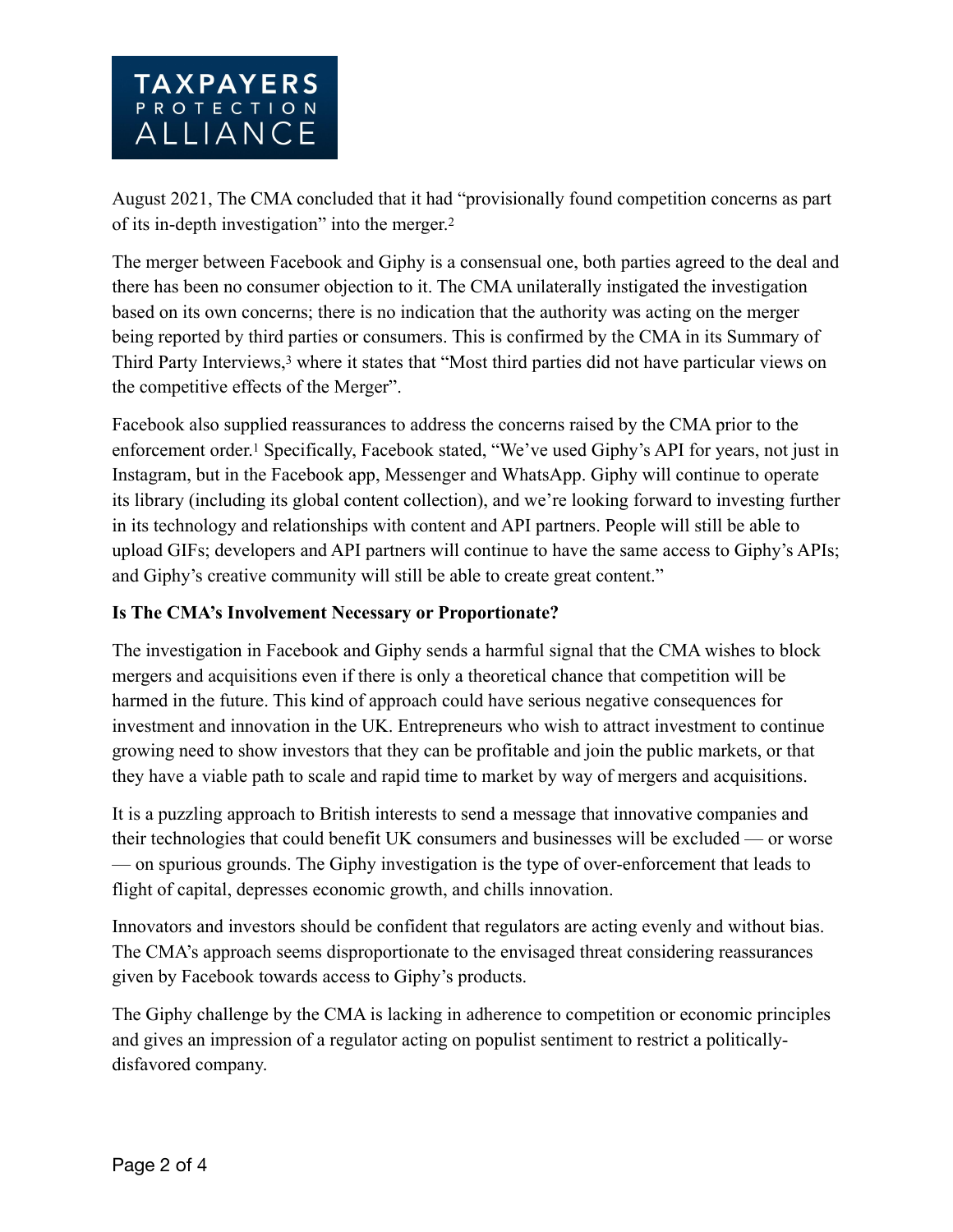## **The CMA's Judgement**

The CMA claim that Giphy could become a like-for-like competitor to Facebook does not stand up to scrutiny. Giphy is neither an actual competitor nor a reasonably likely potential competitor to Facebook. If this were the case, thousands of other startup companies could be considered the same. Giphy is not unique, and their business model can be replicated by new entrants to the market if a gap is identified. Far from stifling competition, Facebook's acquisition could just as easily spur a new supplier of these services.

The CMA's contention that Giphy could grow enough to expand into digital advertising is speculative and fanciful. CMA acknowledges that Giphy operated at a monthly loss going into the merger and fails to convincingly show that Giphy either would have devised a way to become profitable or secured additional financing.

The CMA has also not convincingly explained how Facebook would profit from cutting off supply of Giphy's library, or why it would have the incentive to do so. In short, Facebook's acquisition of Giphy, given the financial situation of the smaller firm stated above, likely ensures consumers will continue to have access to its services.

## **Concerns About the CMA Approach**

The approach employed by the CMA could, conceivably, be used to stifle any proposed merger or acquisition, regardless of merit. It signals to investors that consolidation deals that could be beneficial to consumers may encounter pre-merger regulatory costs, thereby deterring innovation and investment in the online sector.

The CMA also appears quick to move directly to a prohibition of the merger instead of setting in stone Facebook's reassurances about the continuing availability of Giphy's library to developers and API partners. Rather than refuse permission for the deal and demand that Facebook "unwind the deal and sell off Giphy in its entirety,"4 the CMA could require mandatory controls on the assurances made by Facebook, to be reviewed at regular intervals in the future.

The CMA also seems to misunderstand the fluidity of the tech sector. It is a rapidly evolving sector which has seen businesses previously considered as monopolizing social media tech come and go. MySpace, Tumblr, Bebo and others may well have been targeted in the same way by the CMA in the past but have fallen by the wayside. Government resources, and ultimately taxpayer resources, would be better employed in focusing on reducing regulatory obstructions to new entrants to the market rather than intervening between two consensual parties in a deal that benefits both and their consumers.